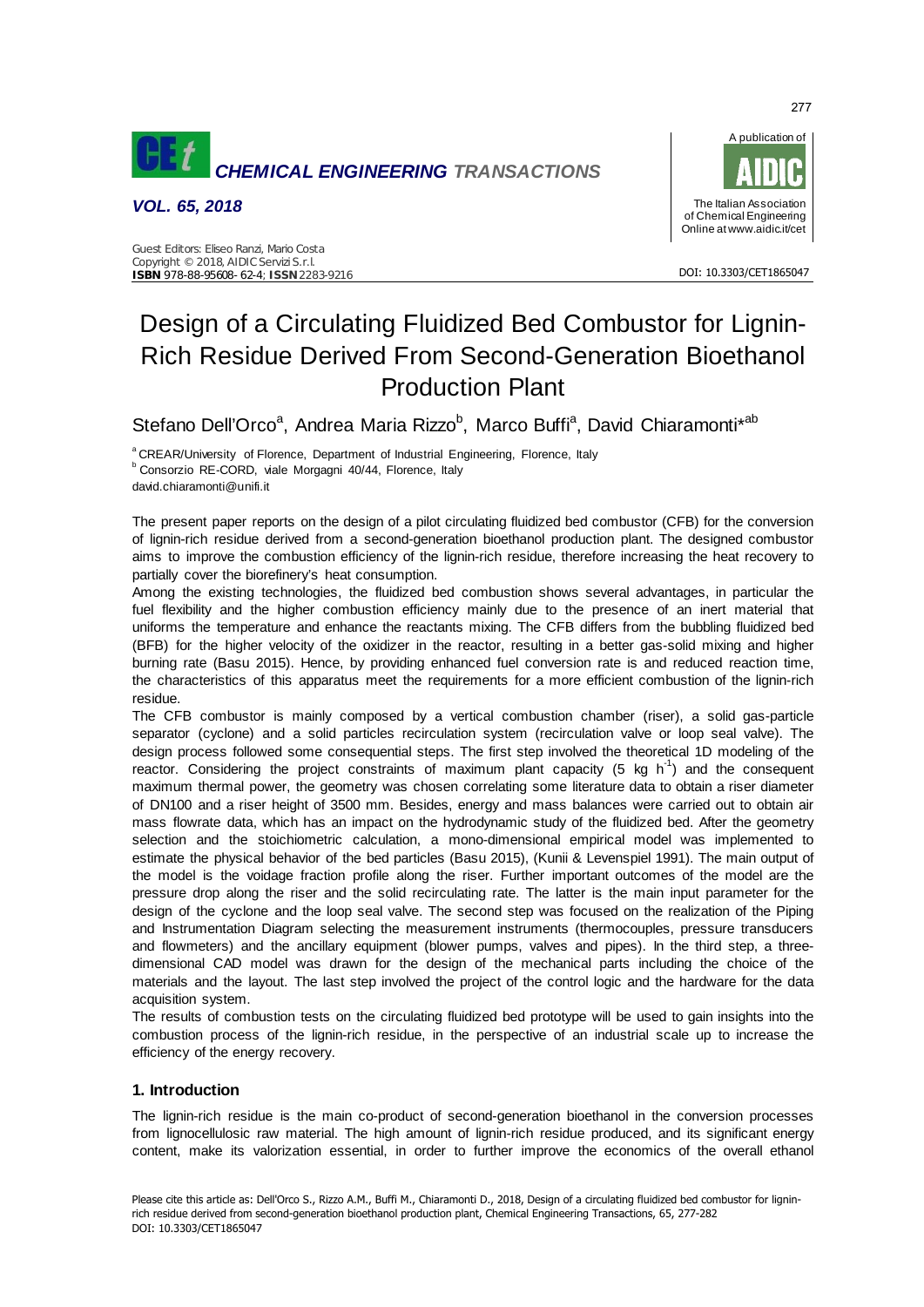production process (Öhman et al., 2006). Among many alternatives, the lignin valorization through direct combustion is the most straightforward, capable of supplying on one hand the internal thermal energy demand of the process and on the other hand, satisfying a part of the plant electricity needs in the context of a CHP application. The constitutive peculiarities of the co-product, which include a low softening temperature, a significant content of inorganic elements and a pronounced tendency to agglomeration, are an obstacle to a valorization in boilers and traditional furnaces (Miccio et al., 2016). Hence, the optimization of combustion systems, in particular the use of fluidized bed combustion technologies, can make the energy recovery much more efficient, mitigating technical problems related to the physico-chemical characteristics of lignin (Solimene et al., 2016b).

Fluidized bed combustion technology is characterized by ensuring a high mixing between the fuel particles and the combustion air reducing residence times and enhancing greater temperature uniformity due to the presence inside the bed of a high heat capacity inert material (i.e. alumina or silica sand). Fluidized beds are used in many processes of industrial interest ranging from energy conversion to chemical and petrochemical processes (catalytic cracking, Fischer-Tropsch synthesis). Their classification is based on the motion regime inside the bed. Therefore, increasing the fluidizing agent velocity, it is possible to distinguish three categories: boiling fluidized bed (BFB), circulating fluidized bed (CFB) and entrained flow reactor. Compared to other woody feedstock, the lignin-rich co-product requires higher reaction time to complete the conversion and it needs to be burned at higher reaction rate ambient. Thus, due to the higher combustion efficiency, the CFB was selected as the most appropriate combustion technology for this application (Koornneef et al., 2007). In a previous work (Solimene et al., 2016a), the authors experimentally studied the combustion mechanisms of the lignin solid residue in a pilot fluidized bed reactor. In particular, the mechanisms of devolatilization and fragmentation of the burnt particles and the characteristics of the combustion products have been investigated. Also (Ren et al., 2015) in their experimental work analyzed the combustion characteristics of a residue from ethanol production from corn stalks, mainly composed of lignin. The experimental campaign was performed in a circulating fluidized bed combustor and the characteristics of ignition of the fuel, the emissions and the phenomena of ash agglomeration were in detail evaluated.

In the present work, the design of a CFB for the combustion of a lignin-rich residue is presented, reporting the criteria and the methods adopted for the theoretical calculations, for the sizing and for the selection of the auxiliary components as well as the mechanical design of the main parts of the plant.

# **2. Calculation methods and sizing criteria**

The design of the pilot CFB combustor is based on the development of a calculation model derived from the state of the art of fluid bed technology (Basu 2015). The model includes a sizing procedure consisting in thermal energy balances and calculations related to fluidization parameters. The basic geometry of the designed reactor was compared with data available in the literature. The results of the model include the required air flow for the complete combustion of the lignin and the distribution of inert material along the riser. Afterwards, the sizing and selection of auxiliary components, such as the fluidizing and combustion air blowers and the measuring instrumentation, were carried out. The mechanical design of the parts of the plant and the layout was realized in a native 3D modelling environment (i.e. Solidworks<sup>©</sup>).

The calculation model was developed following an algorithm that provides, for a set of input parameters, the data output of the process parameters necessary for the definition of the auxiliaries and the geometry of the plant parts. It includes several steps of calculation, from thermal and mass balance to empirical model of solid distribution along the riser.

The basic riser geometry was obtained comparing characteristic literature parameters (Basu 2015). The riser inner diameter was derived from the grate heat release rate (ratio between the thermal power and the riser cross section). Typical values of this parameter range between 3.6 and 4.4 MW⋅m<sup>-2</sup>. The theoretical height of the riser was evaluated from the volumetric heat release rate (ratio between the thermal power of the bed and the internal volume of the riser). Typical values range between 0.08 and 0.15 MW⋅m<sup>-3</sup>. The thermal power was set to 25 kW as a design constraint. Depending on several design conditions, the riser inner temperature reached during the combustion could vary (e.g. the presence of heat exchanger on the riser walls). A temperature of 850˚C was found reasonable for calculating the air/gas properties during the fluidization (Solimene et al., 2016b). The lignin-rich feedstock was characterized in terms of lower heating value, proximate and ultimate analysis, as well as bulk density, moisture and ash content. Alumina sand  $(A<sub>2</sub>O<sub>3</sub>)$  with an average particle size of 125μm and a bulk density of 3920 kg⋅m<sup>-3</sup> was selected as inert material of the bed. Thermal and mass balances were carried out to calculate fuel and air mass flow rate. For the airflow calculation, a 20% of oxygen excess was considered and it was chosen to split the flow in the primary and secondary line to increase the conversion efficiency. The secondary is about the 40 % of the primary air,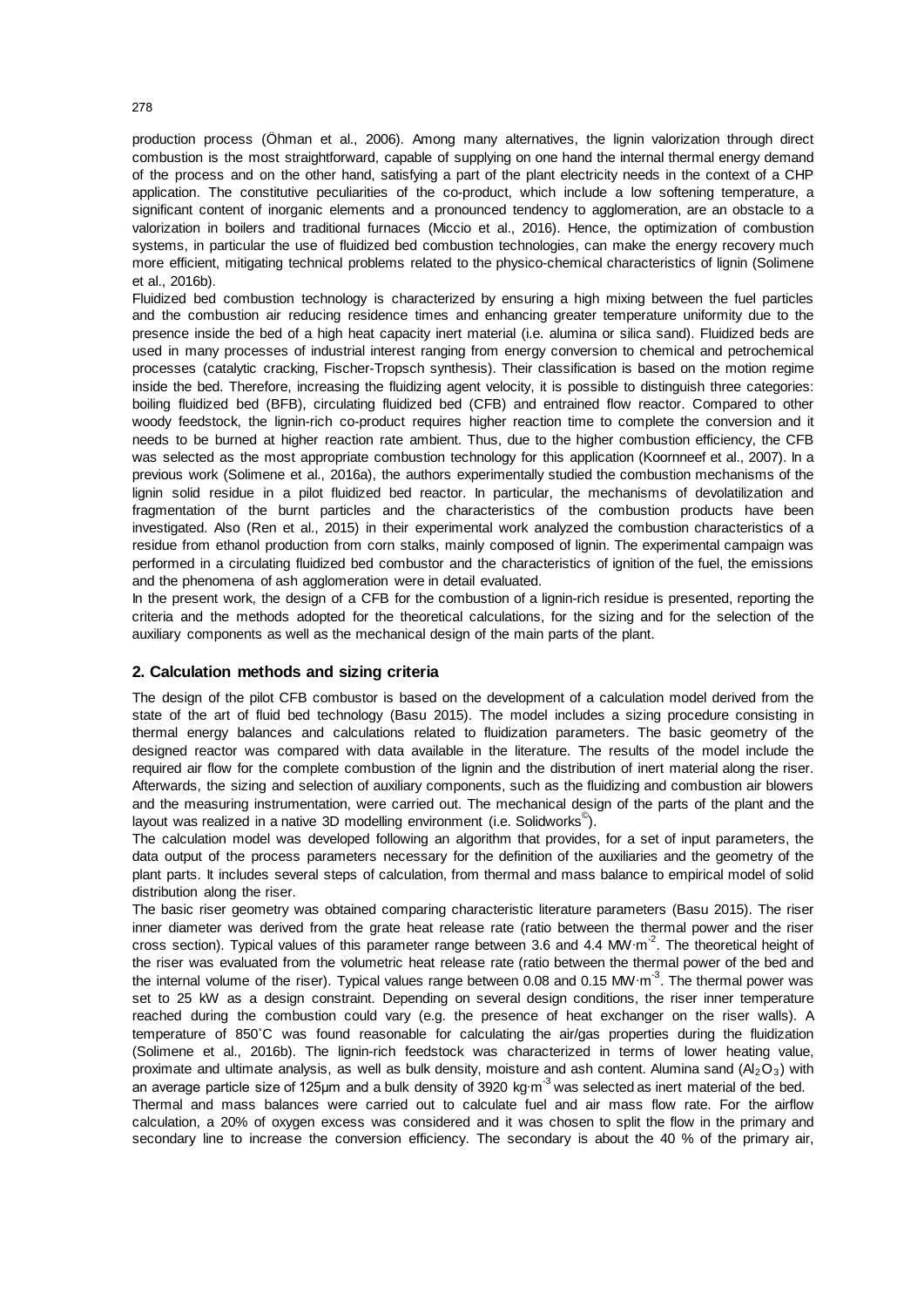according to the selected reference model (Basu 2015). Moreover, a small percentage of primary air is supplied to the loop seal valve as fluidization air to ensure the circulation of the solids.

#### **2.1 Riser fluidization model**

Implementing an empirical mono-dimensional model, the riser fluidization parameters were estimated to obtain the voidage (or solid) fraction distribution along the reactor and consequently, to calculate the riser pressure drop ( $Δp<sub>i</sub>$ ). First, the superficial velocity  $u<sub>o</sub>$  was calculated for the primary and secondary section at the riser pressure and temperature conditions. Then, the inert particle terminal velocity  $u_t$  was fixed through a balance of forces. The reactor was ideally divided in two zones located respectively below and above the dilution point (secondary air injection point): dense zone and a transport zone. For each section, different correlations to calculate the voidage fraction distribution (*ε <sup>z</sup>*) were used. The voidage fraction of the dense zone (*ε dz)* was considered constant along the vertical axis even though this approximation tends to overestimate the amount of solid entrained. The dense layer can be analyzed as a bubbling fluidized bed since the particles tend to be more packed and the correlation given by Loffler (Loffler et al., 2003) was used to calculate the voidage fraction as function of the bubble density:

 $\varepsilon_{dz} = \delta_b + (1 - \delta_b) \cdot \varepsilon_{mf}$ 

Where:

- $\delta_b$  is the bubble density calculated from the correlation given by (Loffler et al., 2003).
- $\varepsilon_{mf}$  is the voidage fraction at minimum fluidization condition calculated assuming the bed bulk and solid particles densities,  $\varepsilon_{mf} = (1 - \rho_{bulk}/\rho_s)$ .

While, for the transport zone, the correlation given by Kunii (Kunii and Levenspiel, 1991) was chosen, where the voidage fraction (*ε*) is estimated as an exponential function:

$$
\frac{\varepsilon - \varepsilon_{\infty}}{\varepsilon'_{dz} - \varepsilon_{\infty}} = \exp[-a_d(H - H_{dz})]
$$

Where:

- $\varepsilon_{\infty}$  is the is the voidage at an infinite height calculated using the equation  $\varepsilon_{\infty} = 1 K_{\infty}/[\rho_s \cdot (u_o u_t)]$ where  $K_{\infty}$  is the elutriation rate at an infinite height and it is obtained applying the Tanaka correlation contained in (Kunii and Levenspiel, 1991)
- $\bullet$   $\varepsilon'_{dz}$  is the voidage at the dilution section obtained from a volume flow rates balance.
- $a_d$  is ad is the decay constant that accounts for the interchange of solids between upward and downward flowing solids evaluated applying a correlation given in (Kunii and Levenspiel, 1991).
- $\bullet$   $H_{dz}$  is the height of secondary air injection

The voidage value at the riser outlet section was further used to calculate the solid recirculation rate *Gs*, the solid particles mass flow rate, the riser inventory (mass of inert in the riser). The pressure drop along the riser was estimated considering only the pressure drop due to the local solids holdup (Loffler et al., 2003):

$$
\Delta p_r = \int_0^H [1 - \varepsilon(z)] \cdot \rho_s dz
$$

#### **2.2 CFB mechanical parts design**

The main parts of the CFB that needs to be carefully designed for proper plant operation are the distributor plate, the cyclone and the loop seal.

The primary air distributor, placed at the base of the riser, ensures the expansion of the bed and the solid particles transport as well as uniformly distributes the oxygen inside the reactor. The distributor was designed calculating the number and the diameter of the holes according to semi-empirical criteria (Kunii and Levenspiel, 1991). The primary cyclone separates the solids from the gas exiting the riser and it was designed following literature suggestions (Basu 2015), using the Stairmand sizing criteria for high efficiency cyclones. The loop seal valve is a non-mechanical valve that performs a double function: it allows the reintegration in the riser of the inert solid coming from the cyclone and realizes a seal that acts as a non-return valve in the loop. The valve is composed of two fluidized chambers. The *supply chamber* collects the solid coming from the cyclone and a minimum airflow is sent to guarantee the reduction of the friction between the particles and allow the particles vertical sliding. The *recycle chamber* is fluidized at a higher speed it realizes an expansion of the sand bed in order to overcome the weir allowing it to fall into the delivery pipe close the solid recirculation loop. The design followed the criteria proposed in (Basu 2015).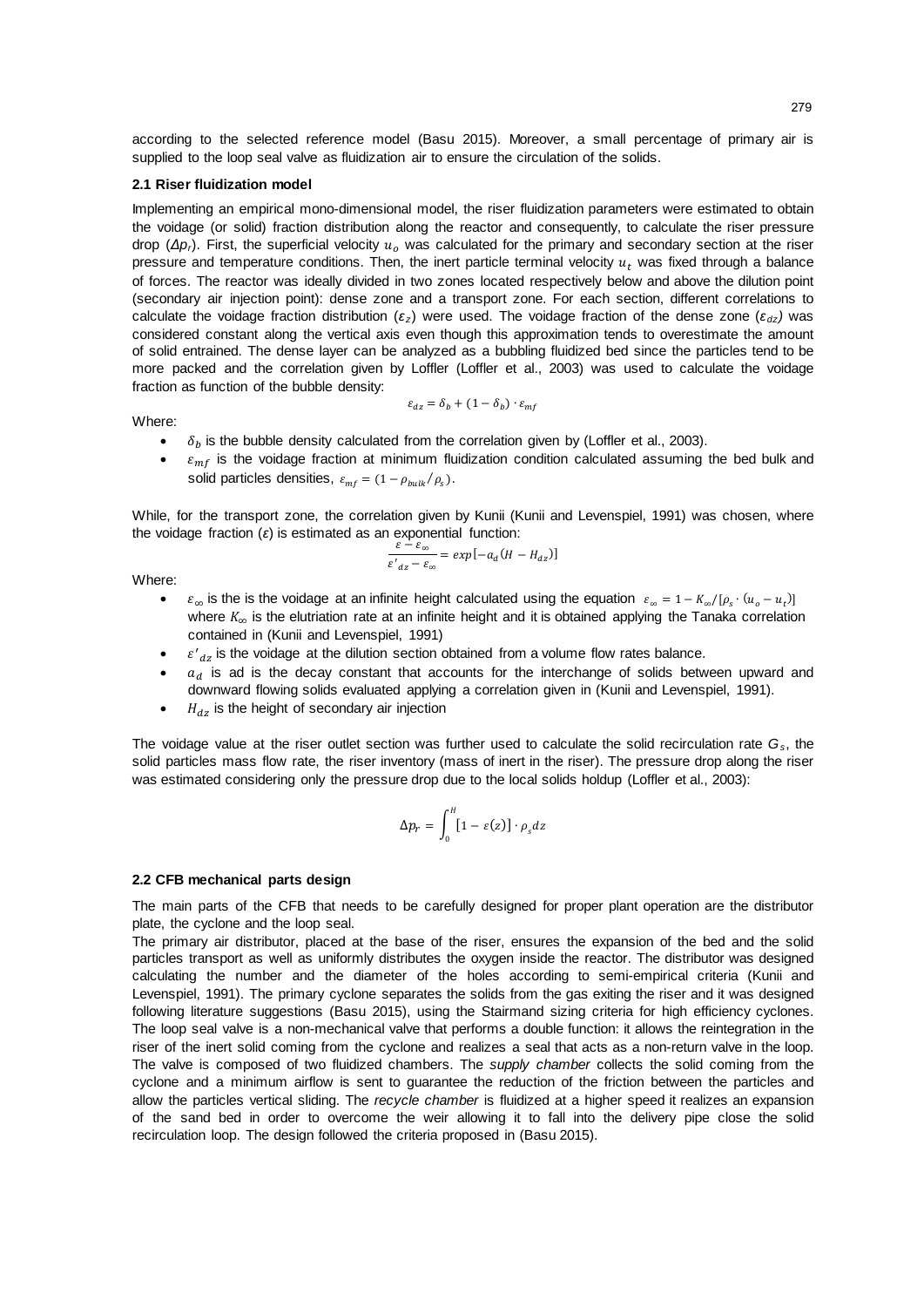# **2.3 Feeding line**

The feeding line has to be carefully designed due to the tricky thermoplastic behavior of the lignin material along the channels. The relatively low softening temperature in the range 90-150 ˚C (Tejado et al., 2007), implies that the material tends to agglomerate on the hot wall of the feeding pipe leading to clogging problems and consequent shut down of the plant. Different solutions can be used to partially avoid these effects, acting on the feedstock pretreatment or modifying the feeding technology. Zhou et al. (Zhou et al., 2015) propose a treatment with calcium hydroxide that modifies the chemical bonds between the lignin molecules, raising the melting temperature of the material. Similarly, Howe et al. (Howe et al., 2016) propose a thermal treatment at temperatures between 250-350 ˚C in an inert environment. Another system was proposed by Berruti (Berruti & Briens 2013) with an intermittent air pulsating feeding technology that reduce the contact time between the feedstock and the pipe walls.

# **2.4 Criteria for auxiliaries equipment selection**

The primary and secondary blowers have been selected to guarantee the airflow rate of oxygen needed for the combustion reactions and for the fluidization of the bed. Besides, every blower must give the prevalence necessary to overcome the pressure losses of the pipelines, the riser, the cyclone and the loop seal valve. Electrical heaters on the primary and secondary air lines were adopted to bring the riser bed temperature to the fuel ignition minimum temperature and to preheat the air up to 500 °C increasing the combustion efficiency. In addition, a pilot GPL burner was selected to accelerate the plant starting. A water cooling system was designed to recovery the thermal energy of the flue gas and it consists of a closed circuit that removes the heat from the fumes.

# **3. Results and discussion**

## **3.1 Riser geometry**

A stainless steel commercial pipe with nominal diameter of 4 inches (DN100), outer diameter 114.3 mm and thickness 8.56 mm was chosen for the riser and the net design height calculated was 3500 mm.

# **3.2 Air and fuel mass flow**

The fuel and air mass flow rates resulting from thermal and mass balances are summarized in Table 1 below.

| Fluid flow          | Mass flow rate | Unit               |
|---------------------|----------------|--------------------|
| Fuel                | 5              | kg·h <sup>-1</sup> |
| Primary air         | 27.1           | $kg·h^{-1}$        |
| Secondary air       | 10.8           | $kg·h-1$           |
| Loop seal valve air | 1.38           | $kg·h-1$           |

## *Table 1: CFB mass flow results*

## **3.3 Fluidization model results**

The theoretical voidage distribution along the riser axis (Figure 1) was obtained by evaluating the empirical functions at different heights (every 10mm). The position of the secondary air injection point was set to 1000mm from the primary air distributor. Finally, the output parameters of the model are summarized in Table 2.

| Table 2: fluidization model output parameters |  |  |  |  |  |
|-----------------------------------------------|--|--|--|--|--|
|-----------------------------------------------|--|--|--|--|--|

| Table 2: fluidization model output parameters |       |                    |  |       |                |                  |      |  |                               | 1100<br>1.00 |  |
|-----------------------------------------------|-------|--------------------|--|-------|----------------|------------------|------|--|-------------------------------|--------------|--|
| Parameter                                     | Value | Unit               |  |       |                |                  |      |  |                               | 0.95<br>0.90 |  |
| Solid mass flow rate                          | 1476  | kg·h <sup>-1</sup> |  |       |                |                  |      |  |                               | 0.85         |  |
| Solid recirculation rate 56                   |       | $kg·s-1·m-2$       |  |       |                |                  |      |  |                               | 0.80<br>0.75 |  |
| <b>Riser Inventory</b>                        |       | kg                 |  |       |                |                  |      |  |                               | 0.70<br>0.65 |  |
| <b>Riser Pressure Drop</b>                    | 9000  | Pa                 |  | $-00$ | 1.50.<br>$-25$ | 75               | 2.00 |  | 2.25 2.50 2.75 3.00 3.25 3.50 | 0.60         |  |
|                                               |       |                    |  |       |                | Riser Height [m] |      |  |                               |              |  |



 $\sim$  00

280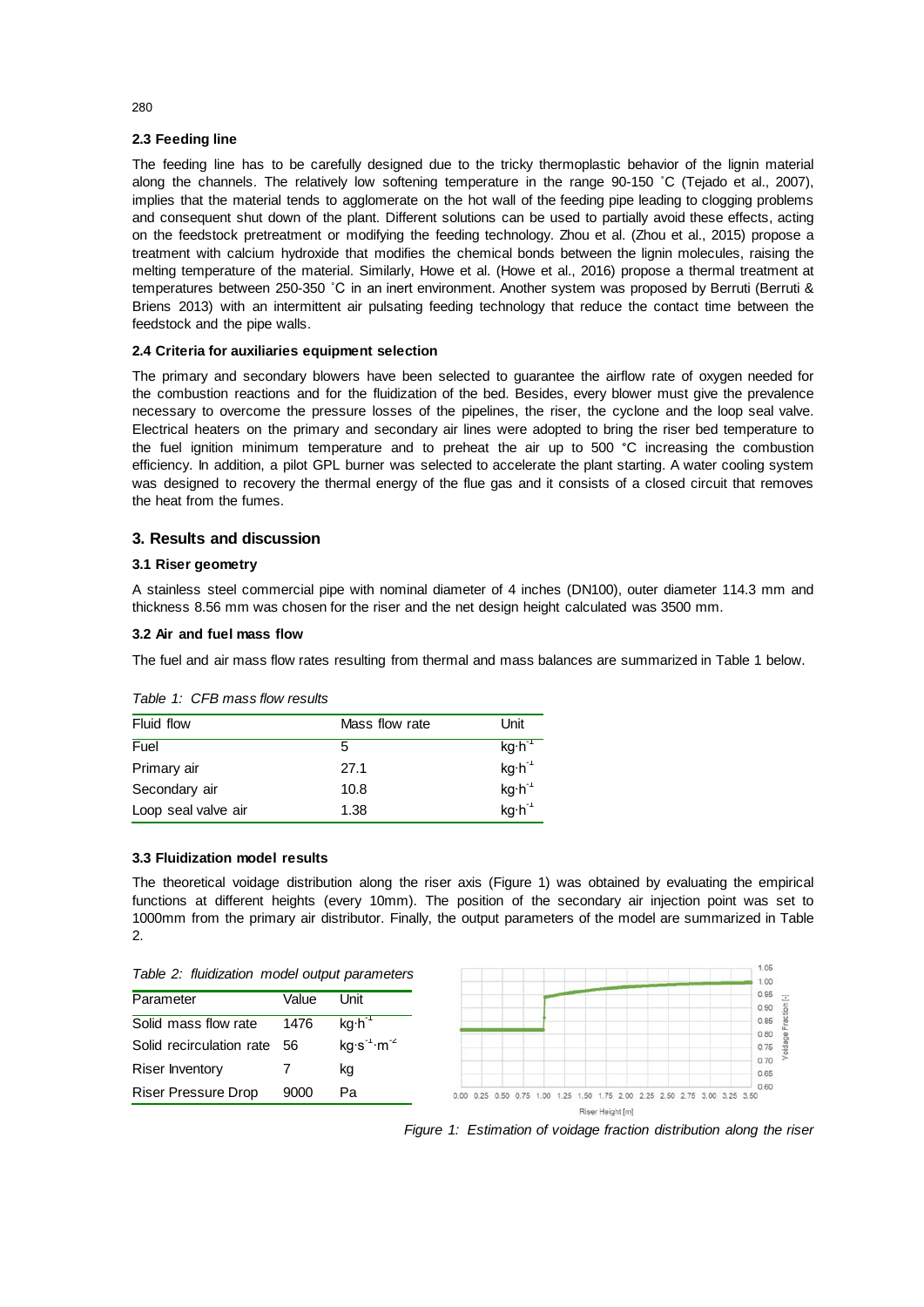## **3.4 Feeding line**

In the present work a double screw conveyor feeding system, composed by a micro-batch feeder and a cooled screw conveyor was selected. The feeder allows the control of the fuel mass flow while the second conveyor is installed into a cooled channel composed by two coaxial pipes in order to maintain the temperature below the critical softening point and partially avoid the line clogging.

## **3.5 Auxiliaries equipment**

For the primary air line, a centrifugal blower with 25 Nm<sup>3</sup> $\cdot$ h<sup>-1</sup> and a prevalence of 13000 Pa at the design point. Besides, it is coupled with an inverter able to vary the frequency and therefore the number of revolutions to control the airflow. Similarly, the secondary controlled centrifugal blower discharge 9 Nm<sup>3</sup>·h<sup>-1</sup> with a prevalence of 6000 Pa. The electrical heaters absorb an electric power 5 kW and 2.5 kW to preheat primary and secondary air respectively. Regarding the flue gas cooling section, a commercial tube bundle heat exchanger was selected to recover 25 kW of thermal energy using water as coolant.

#### **3.6 Mechanical components design**

The CFB reactor has been designed in its entirety, and a 3D CAD frontal view is shown in Figure 3a. While, a frontal view of the CFB plant assembled on a support structure is given in Figure 3b.



*Figure 3: 3D Solidworks© CAD frontal view of the CFB combustor (a): modular riser (1), primary cyclone (2) the gas-solids separator (sand and char), standpipe (3), recirculation valve (4), secondary cyclone for ash recovery (5). Frontal Solidworks© view of the overall CFB plant (b)*.

The riser overall height has been divided into six modular sections connected with flanged couplings. In addition, an optical access on the top of the riser was provided to observe the proper combustion during operation. Regarding the main mechanical CFB components, Figure 4 shows the 3D CAD drawings of the grate (a), the cyclone (b) and the loop seal valve (c).



*Figure 4: 3D CAD views from Solidworks© of: distributor plate (a), cyclone (b) and loop seal valve (c)*

The distributor plate design were carried out imposing a pressure drop equal to the 30 % of the overall riser pressure drop and calculating 66 m⋅s<sup>-1</sup> as jet velocity through the holes. Fixing the holes diameter to 1 mm, the .<br>calculation gives as output a plate with 302 holes. The cyclone works with a gas-solid inlet velocity of 10 m⋅s<sup>-1</sup> and has 191 mm external diameter, 764 mm height and 65 mm as nominal diameter of the discharge